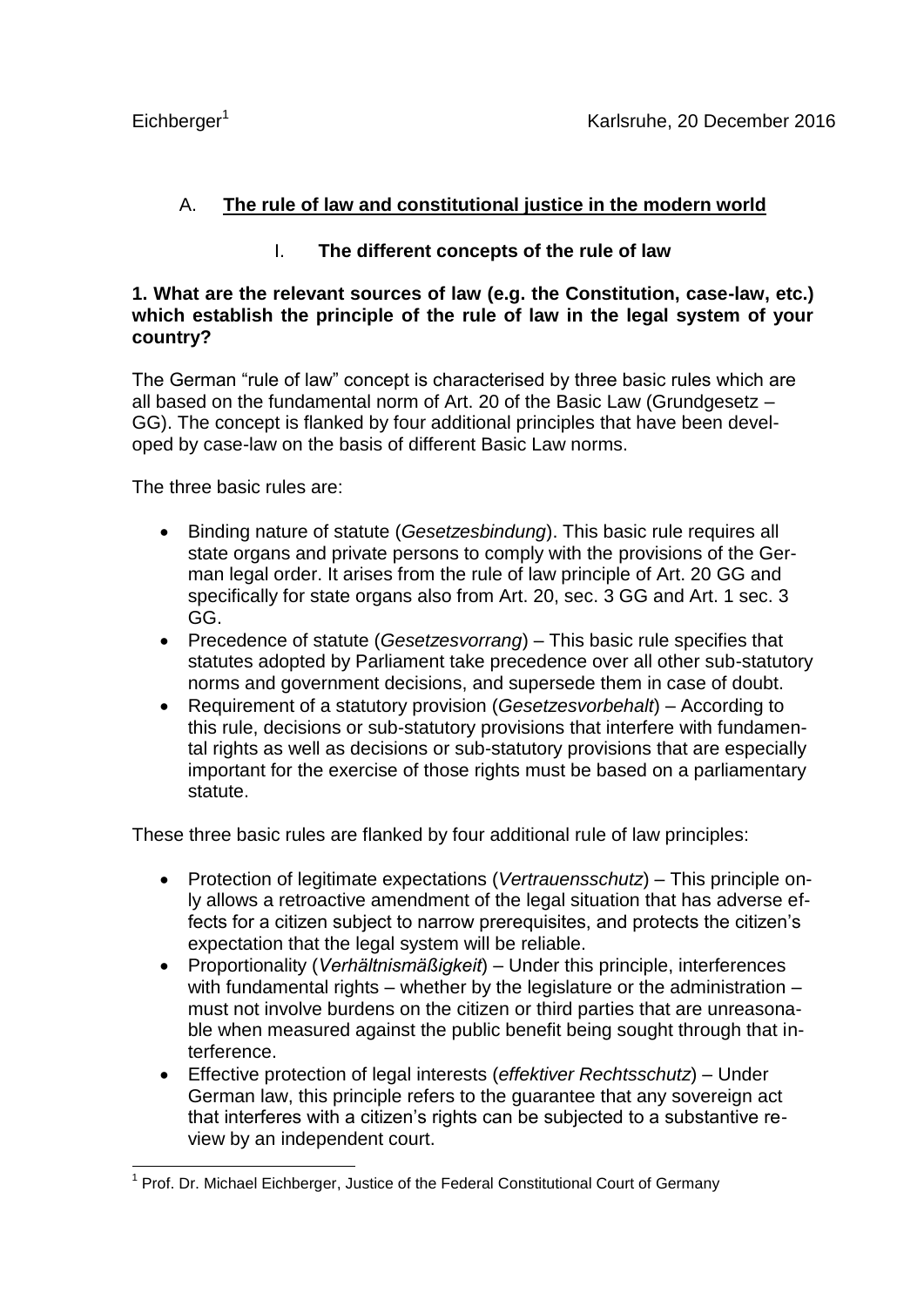• Independence of the courts (*Unabhängigkeit der Gerichte*) – This principle guarantees that disputes are decided by personally and factually independent judges.

The above guarantees can be attributed most readily to the principle of the *Rechtsstaat* that informs the entire system of the German state. The principle of the *Rechtsstaat* as a whole, together with the individual guarantees just listed above, are all based on and guaranteed by the Basic Law (*Grundgesetz –* GG), the German Constitution. For example, Art. 20 sec. 3 GG requires that the legislature shall be bound by the constitutional order, and the executive and the judiciary by law and justice. Art. 1 sec. 3 GG determines that all three branches of government – meaning the executive and the judiciary, but explicitly also the legislature itself – are bound by the fundamental rights. Art. 19 sec. 4 GG guarantees effective protection of legal interests against all acts of public authority, and Art. 79 sec. 3 GG, known as the "eternity clause" (*Ewigkeitsklausel*), declares inadmissible amendments, inter alia, to the principle set out in Art. 1 sec. 3 GG according to which all branches of government are bound by the fundamental rights, or amendments to the principle of the *Rechtsstaat* under Art. 20 GG, which comprises the principles of the "rule of law". The legislature may not abandon these principles when amending the Constitution.

In addition to this express guarantee in the Basic Law, the principle of the *Rechtsstaat* and its various manifestations have in particular been affirmed, specified with regard to manifold constellations of cases, and thus fleshed out in numerous decisions of the Federal Constitutional Court (*Bundesverfassungsgericht*) throughout more than 60 years of case-law. Decisions of the Federal Constitutional Court are binding on everyone. Other than that, however, case-law does not have a generally binding effect in Germany.

## **2. How is the principle of the rule of law interpreted in your country? Are there different concepts of the rule of law: formal, substantive or other?**

Based on the understanding that the "rule of law" is an umbrella term for a variety of legal principles, there is no independent, general concept of this principle (formal, substantive or other). Instead, each individual principle of the Basic Law is shaped by the case-law of the Federal Constitutional Court.

All in all, among the manifestations of the principle of the *Rechtsstaat* as listed above (under 1.), precedence of statute and the requirement of a statutory provision are more of a formal nature, while the others are more of a substantive nature. However, there is no strict distinction at the level of individual principles, so that ultimately, there are overlaps between formal guarantees and substantive ones in all cases.

For example, the principle of the requirement of a statutory provision formally mandates that state actions interfering with fundamental rights have a statutory basis. Yet the required precision of the respective statutory authorisation depends on the fundamental right concerned and on the intensity of the potential interference, while the requirements for a permissible scope of interferences with fundamental rights are determined by the principle of proportionality in particular.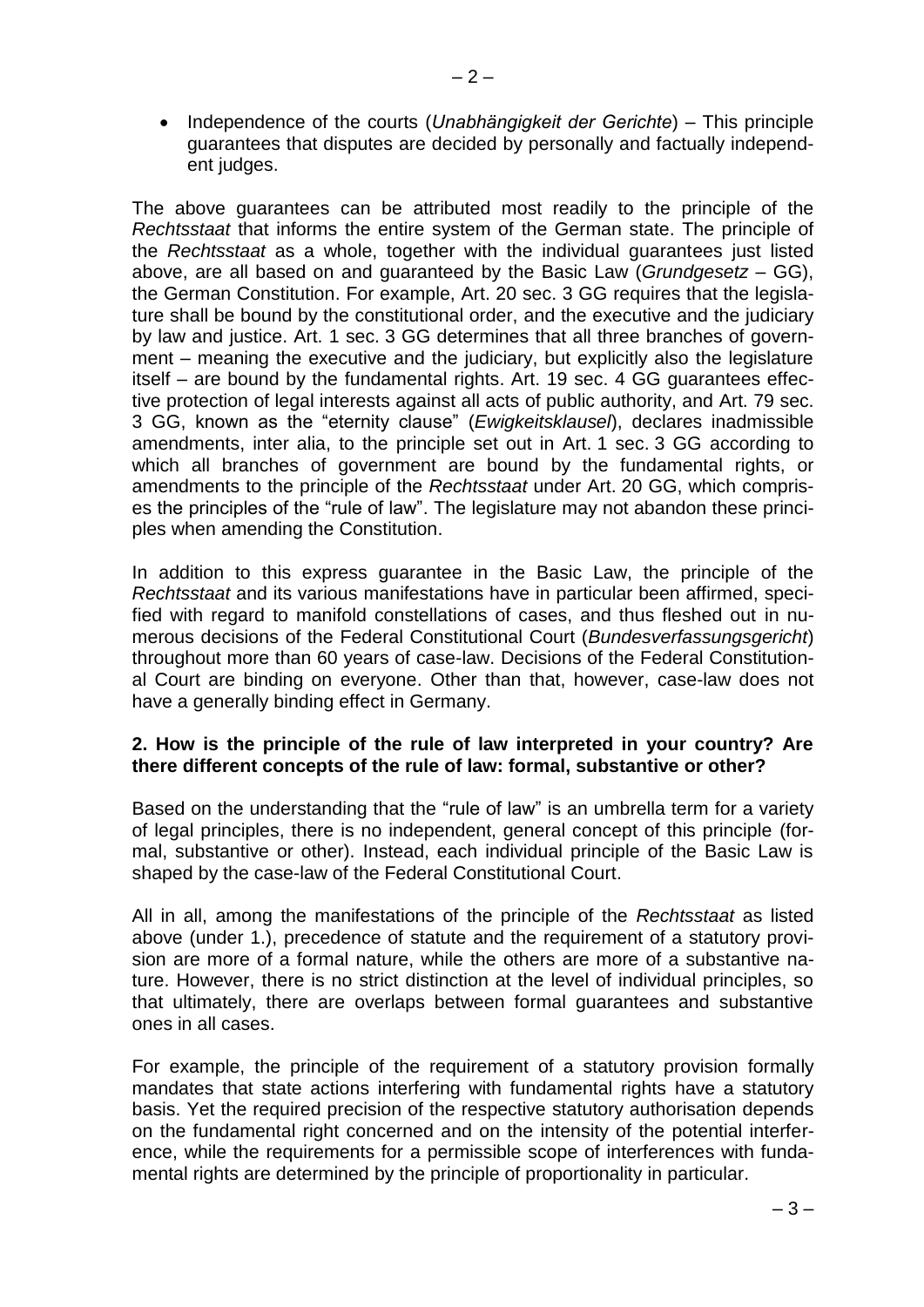#### **3. Are there specific fields of law in which your Court ensures respect for the rule of law (e.g. criminal law, electoral law, etc.)?**

There are no fields in which the Constitutional Court is specifically active. Rather, the principal task of the Federal Constitutional Court is precisely to safeguard the guarantees of the Basic Law, and thus of course also the principles which, considered as a whole, form the concept of the "rule of law". For that reason, the caselaw of the Federal Constitutional Court shapes all conceivable fields of law. However, there are areas that are particularly sensitive from the point of view of fundamental rights, and in view of which the Federal Constitutional Court has thus derived very strict requirements from the individual manifestations of the rule of law, particularly with regard to the specificity of the statutory provision and in terms of compliance with the principle of proportionality. Examples for such areas include penal enforcement, law on adult guardianship, law on parent and child matters, the right of assembly, or the area of data collection and processing by the state.

## **4. Is there case-law on the content of the principle of rule of law? What are the core elements of this principle according to the case-law? Please provide relevant examples from case-law.**

On this point, see the comments on Questions 1 to 3. For example, under the principles listed under Question. 1, the Federal Constitutional Court has decided:

- Precedence of statute: The supremacy of statute over sub-statutory provisions and over administrative directives must be ensured. For example, the Federal Constitutional Court objected to a provision in the rules of professional conduct for lawyers set out in a sub-statutory charter, which prescribed additional procedural requirements for the success of a legal remedy that were not provided in the relevant procedural code that had the rank of statute (cf. *Entscheidungen des Bundesverfassungsgerichts,* Decisions of the Federal Constitutional Court – BVerfGE 40, 237 <248 and249>).
- Requirement of a statutory provision: According to the Federal Constitutional Court's established case-law, the parliamentary legislature itself must regulate those rules that are essential for the fulfilment of fundamental rights (for example, the official duties of a civil servant in connection with that person's freedom of religion and ideology, specifically the ban on a teacher's wearing a headscarf at school and while teaching; BVerfGE 108, 282 <340>).
- Protection of legitimate expectations: The Federal Constitutional Court has held in established case-law, citing the principle of the protection of legitimate expectations, that laws having "true" retroactive effect – meaning those that interfere with matters that have already been concluded – are generally impermissible (cf. BVerfGE 45, 142; 72, 200; 132, 302; 135, 1).
- Proportionality: The principle of proportionality serves as the practically most important requirement for restrictions of fundamental rights. Any interference is subject to review of its suitability, necessity and proportionality. For example, from this principle the Federal Constitutional Court has derived general requirements for the state's investigative and surveillance powers that interfere profoundly in the private sphere (BVerfGE 100, 313; 107, 299; 129, 208; 120, 274; 133, 277).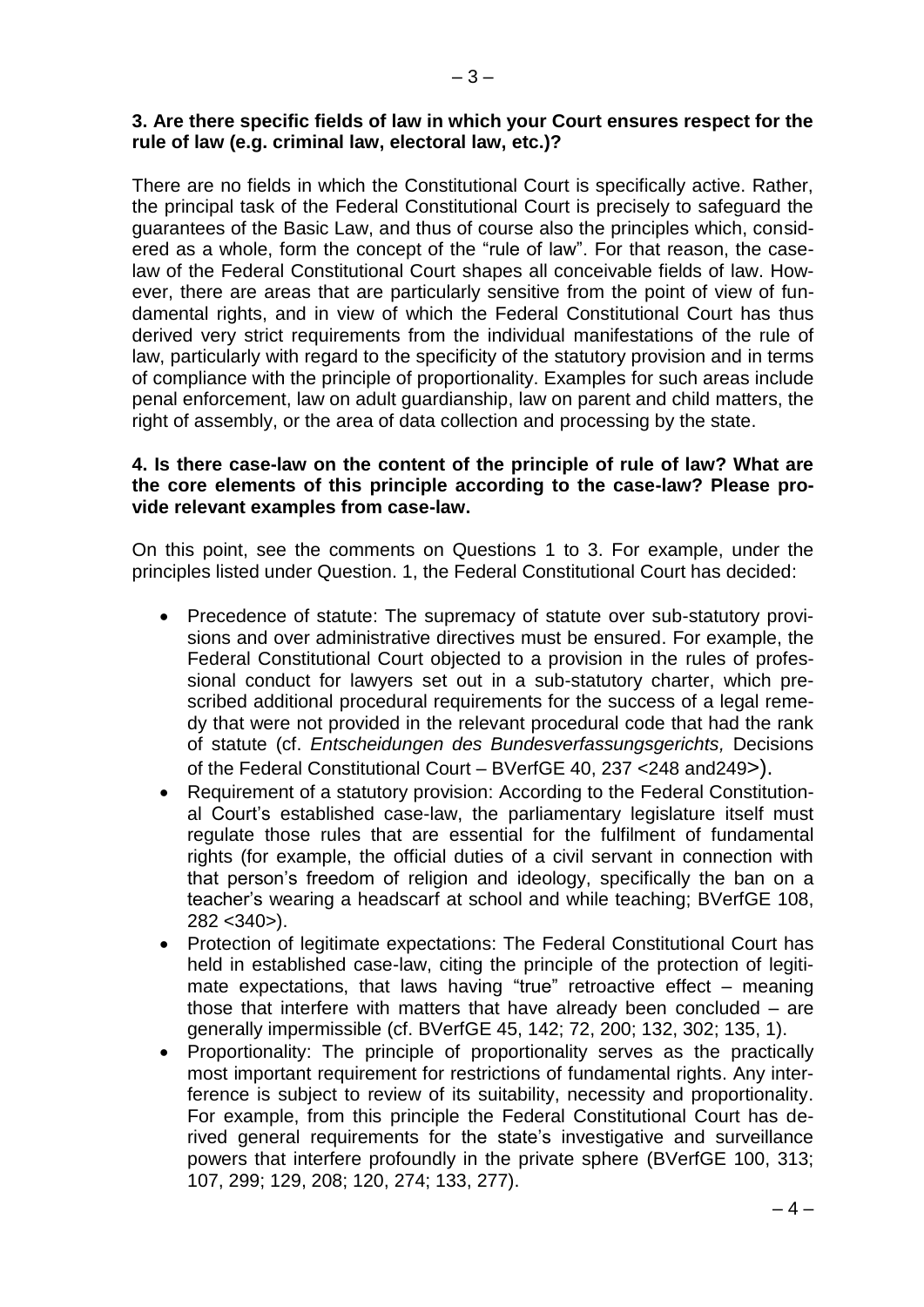- Effective protection of legal interests: According to the case-law of the Federal Constitutional Court, irreparable decisions, such as those that may result from the immediate enforcement of a sovereign measure, must be prevented as far as possible (cf. BVerfGE 35, 263 <274>). For example, in the case of an expropriation and resettlement for an opencast lignite mine, the Court first and foremost required timely protection of legal interests, which in any case would also include an overall assessment of the concerns arguing for and against the project and ensure a factually realistic chance of preventing the project in the event that it is unlawful (BVerfGE 134, 242 <299 et seq. paras. 190 et seq.> and <310 et seq. paras. 220 et seq.>).
- Independence of the courts: Pursuant to the case-law of the Federal Constitutional Court, this implies that judges are not bound by instructions in performing their judicial activity (BVerfGE 3, 213 <224>; 87, 68 <85>) and that they generally cannot be reassigned or dismissed against their will during their term of office (BVerfGE 87, 68 <85>).

#### **5. Has the concept of the rule of law changed over time in case-law in your country? If so, please describe the changes referring to examples.**

The understanding of the principles which, considered as a whole, form the concept of the "rule of law" is characterised by great continuity. No major changes have taken place since the Basic Law entered into force; the existing principles have simply been further developed in the case-law of the Federal Constitutional Court.

For example, a certain degree of further development can be identified in the field of the right to be heard. In an Order of 30 April 2003 – 1 PBvU 1/02 – (BVerfGE 107, 395) the Federal Constitutional Court held that it violates the principle of the *Rechtsstaat* in conjunction with the right to be heard if rules of procedure do not provide a remedy in the regular courts a situation in which a court violates the right to be heard in a way that is material to the decision. In response, the legislature introduced appropriate forms of procedure, known as the *Anhörungsrüge,* i.e. a complaint seeking remedy for a violation of the right to be heard. In cases in which a legal remedy against a court's decision is not available, and after the final decision has been handed down, the *Anhörungsrüge*, addressed to the *iudex a quo*, is available if the person concerned believes that the court has violated his or her right to be heard.

Furthermore it can be observed that the principle of protection of legitimate expectations has also been subject to continuous development in terms of the permissibility of retroactive statutes. For several decades already, the case-law of the Federal Constitutional Court has ruled that instances of so-called "true" retroactivity of a law – i.e., cases in which a law's effects date back to a moment before it was promulgated, and thus cause an adverse change in a legal position of the past – are permissible only in very narrowly limited exceptional cases. By contrast, the Court's case-law tends to take an increasingly liberal stance on the permissibility of so-called "quasi" retroactive laws, which take effect only after they are adopted, but still result in a future deterioration in legal positions already established in the past. This rather liberal view is intended to maintain the democratically legitimated legislature's latitude for action, while guaranteeing at the same time that citizens'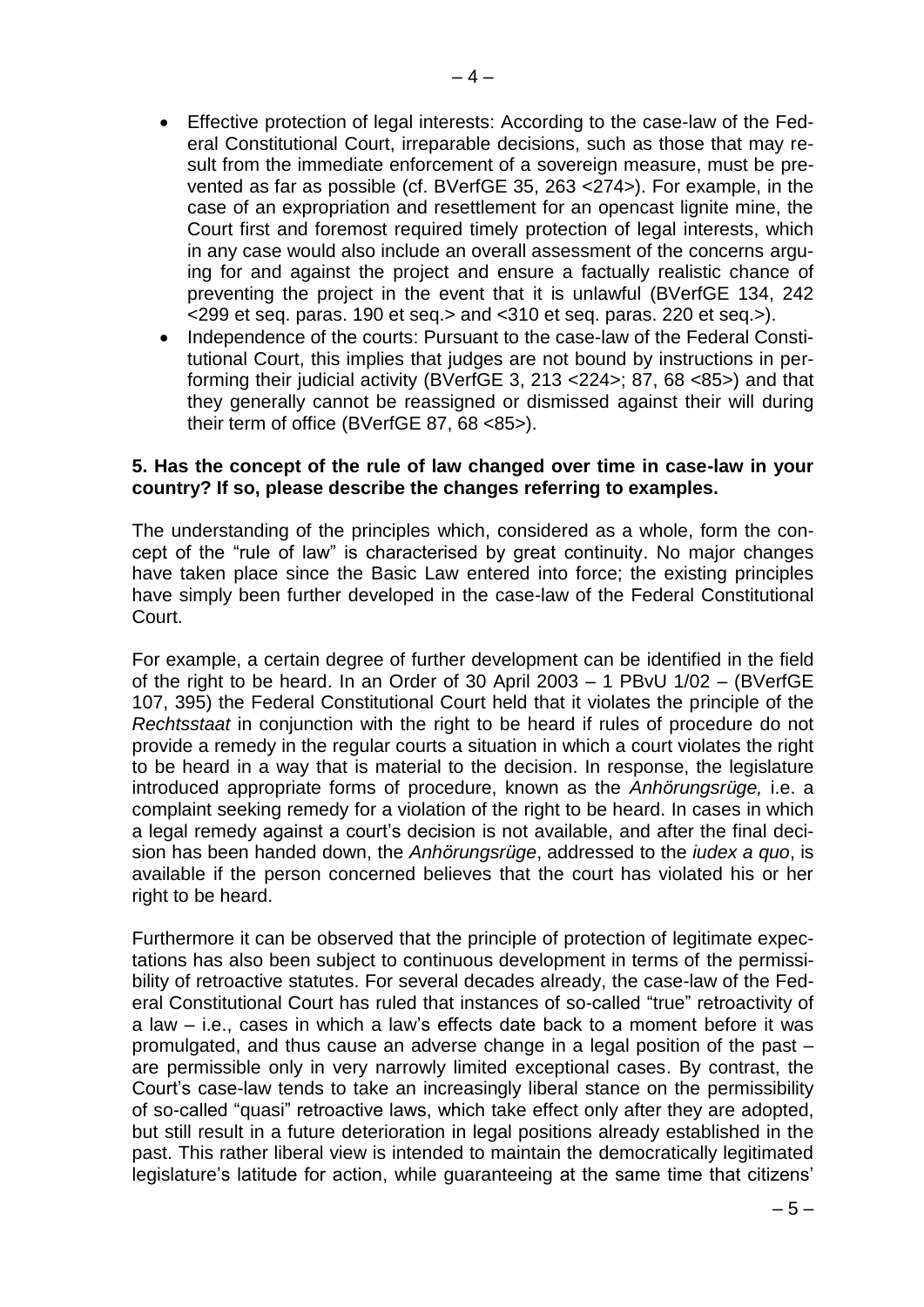legitimate expectations are adequately protected. The Federal Constitutional Court has often decided on this matter in the context of tax law (BVerfGE 127, 1, 127, 31; 127, 61; 132, 302; 135, 1), but has, for example, also dealt with investment protection questions in a judgment pronounced in December 2016, ruling on the accelerated phase-out of the peaceful use of nuclear energy upon a law enacted after the reactor disaster in Fukushima.

# **6. Does international law have an impact on the interpretation of the principle of the rule of law in your country?**

The Federal Constitutional Court takes account of the case-law of the Court of Justice of the European Union and the European Court of Human Rights, and maintains a lively dialogue with those courts. Further details can be found in the answer to Question 9.

# II. **New challenges to the rule of law**

# **7. Are there major threats to the rule of law at the national level or have there been such threats in your country (e. g. economic crises)?**

a) Basically, ever since the Federal Republic of Germany was founded, there has been no major threat to the rule of law or the ways in which it is manifested in the German legal system.

At most, the insufficient staffing of certain areas of the judiciary over many years now – when measured against the numbers of proceedings – poses a certain structural threat, because the excessive work load means that criminal courts and public prosecutors' offices in particular cannot always pursue cases with the necessary speed.

Particularly in recent years, in the field of criminal justice, which is especially sensitive from the point of view of fundamental rights, it has repeatedly been necessary to revoke arrest warrants ordering pre-trial detention or the continuation of that detention when a case against the defendant could not be concluded within a reasonable time for reasons beyond the defendant's control, simply because the court lacked the personnel and financial resources necessary in order to handle the matter properly (cf. in general on this requirement BVerfGE 36, 264; Chamber Decisions of the Federal Constitutional Court, *Kammerentscheidungen des Bundesverfassungsgerichts* – BVerfGK 12, 166; from the ordinary courts' case-law from recent years, cf., e.g., Cologne Higher Regional Court, *Oberlandesgericht –* OLG, Order of 1 June 2015 – III-2 Ws 299/15 –, juris; OLG Hamburg, Order of 10 February 2015 – 1 Ws 14/15 –, juris; OLG Hamm, Order of 3 April 2014 – III-1 Ws  $137/14 -$ , juris).

In practice, courts and public prosecutors' offices have tried since the 1970s to handle especially the more extensive criminal proceedings by way of a form of plea bargain known as *Verständigung*, and to thus master the work load (which could reach the point of overload). This was done through agreements reached among the courts, public prosecutors' offices, defence counsels, and the defendant, often outside trial. As a rule, if the defendant confessed, further gathering of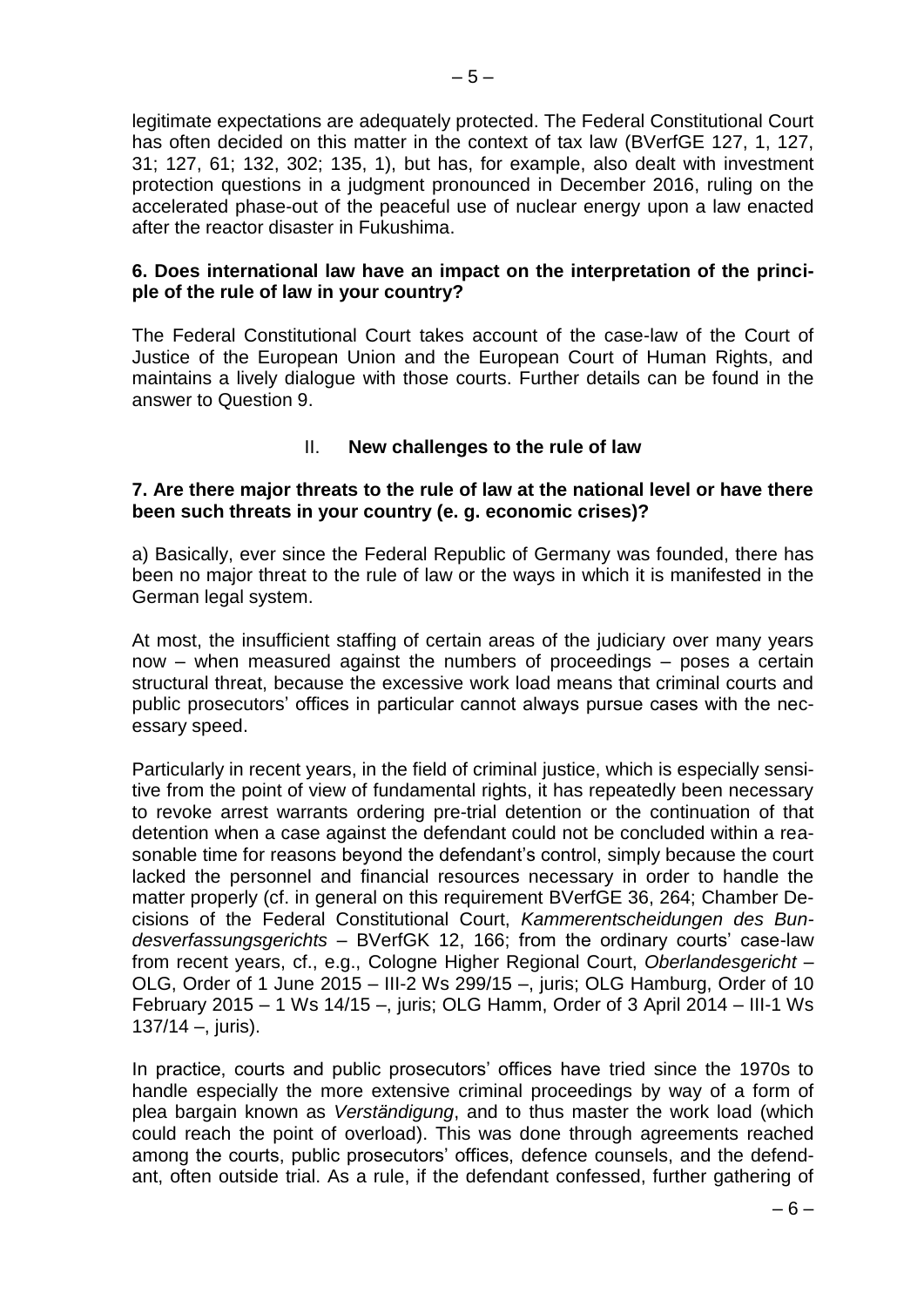evidence was waived, so that the plea bargain resulted in a significant shortening of the proceedings. Initially there was no statutory provision governing this approach. In 2009, however, the legislature adopted the Plea Bargaining Act (*Verständigungsgesetz*) (cf. *Bundestag* document, *Bundestagsdrucksache –* BTDrucks 16/12310).

The Federal Constitutional Court has viewed plea bargaining in criminal proceedings as generally permissible, but has insisted on adequate precautions to ensure that the constitutional requirements are met. For example, the Court held that criminal proceedings cannot deviate from the objectives of the best possible investigation of the substantive truth and of a legal assessment by an independent, neutral court. For that reason, the Federal Constitutional Court defined formal and substantive requirements and limitations for plea bargaining in criminal proceedings (BVerfGE 133, 168), because before, such requirements and limitations had often not been observed in legal practice.

b) However, in a number of decisions delivered in the context of the economic and European financial crisis, the Federal Constitutional Court has urged compliance with the bounds under national constitutional law and also compliance with the rules of Union law in the individual measures taken to manage these crises (cf. BVerfGE 131, 152; 132, 195 <ESM preliminary injunction>; 134, 366 <OMT – referral to the European Court of Justice>; 135, 317 <ESM judgment>; Order of 21 June 2016 – 2 BvE 13/13 et al. – *Neue Juristische Wochenschrift –* NJW 2016, 2473 <OMT judgment>). These cases primarily concerned maintaining the constitutionally required ability of the German parliament to influence also measures adopted in crises, as well as compliance with the legally determined competences and powers of the Union organs, and of the European Central Bank in particular. Overall, all Federal Constitutional Court decisions handed down in this context concerned the effort to maintain the character of the European Union and its Member States as a community of law, even in times of crisis.

#### **8. Have international events and developments had a repercussion on the interpretation of the rule of law in your country (e. g. migration, terrorism)?**

## a) Terrorism

The attacks of 11 September 2001, and the threat from Islamic terrorism that has persisted since then, have resulted in a tightening of security laws also in the Federal Republic of Germany, and this has necessarily curtailed civil liberties. The security laws adopted in that regard have particularly had to do and still deal with the covert collection of personal data and – depending on the power in question – further interference with the fundamental right of the inviolability of the home, secrecy of telecommunications, and the right to informational self-determination, as well as the fundamental right to confidentiality and integrity of information technology systems. In addition to numerous security laws of the German *Laender*, federal level laws which must be mentioned in this respect particularly include the statutory authorisation of precautionary storage of telecommunications traffic data under a law dating from 2008 (the Act for the Amendment of Telecommunications Surveillance and Other Measures of Undercover Investigation and for the Implementation of Directive 2006/24/EC – *Gesetz zur Neuregelung der Telekommu-*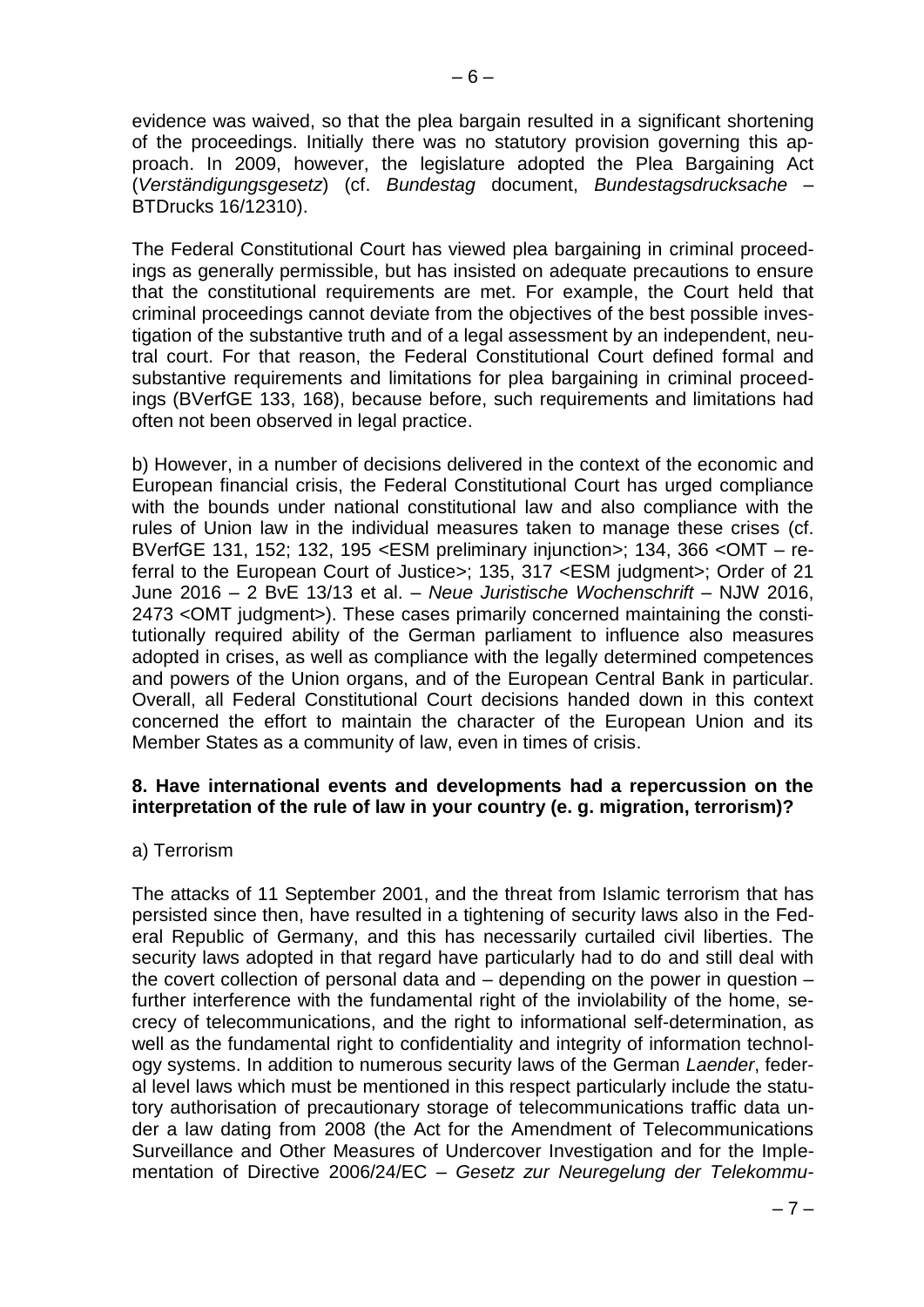*nikationsüberwachung und anderer verdeckter Ermittlungsmaßnahmen sowie zur Umsetzung der Richtlinie 2006/24/EG*) and the Federal Criminal Police Office Act (*Bundeskriminalamtsgesetz*) of 2009.

The Federal Constitutional Court viewed both laws as a violation of fundamental rights.

In a judgment of 2 March 2010 – 1 BvR 256/08 (BVerfGE 125, 260), the Court declared the Act on the precautionary storage of telecommunications traffic data unconstitutional in its entirety, and voided the provisions accordingly. The Court noted that precautionary storage of data is not *per se* incompatible with the Basic Law, yet it set strict requirements for the storage and security of data, and required that the immediate use of the data by authorities be restricted to precisely specified cases of serious criminal offences and serious danger. In October 2015, a new Act for the Introduction of a Storage Obligation and a Maximum Storage Period for Telecommunications Data (*Gesetz zur Einführung einer Speicherpflicht und Höchstspeicherfrist für Verkehrsdaten*) was enacted. Constitutional complaints have now been lodged against that act, too, but the Federal Constitutional Court has not yet handed down a decision on the complaints.

The Court held that the authorisation of the Federal Criminal Police Office (*Bundeskriminalamt*) to carry out covert surveillance measures for the purpose of protecting against threats from international terrorism is in principle compatible with the fundamental rights. However, the Court stated further that the specific design of these powers does not satisfy the principle of proportionality in several regards. As a consequence, it objected to a number of the law's provisions (Federal Constitutional Court, Judgment of 20 April 2016 – 1 BvR 966/09, 1 BvR 1140/09).

b) Migration

In the 1980s, a debate arose as to whether the second sentence of Art. 16 sec. 2 GG f.v. should be amended. The debate was triggered by a steep rise in the number of asylum seekers in comparison to previous decades. The vast majority of asylum applicants were not recognised as victims of persecution on political grounds within the meaning of the second sentence of Art. 16 sec. 2 GG f.v. The debate gained further momentum in the 1990s, when large numbers of people fled to Germany from the civil war in Yugoslavia. Up to that time the Basic Law contained only one sentence concerning the right of asylum, namely the second sentence of Art. 16 sec. 2 GG f.v. ("Persons persecuted on political grounds shall have the right of asylum"). But the asylum law reform of 1993 revoked Art. 16 sec. 2 GG sentence 2 f.v. and inserted a new Art. 16a GG, whose wording in section 1 is identical to the second sentence of Art. 16 sec. 2 GG f.v., but whose subsequent sections two and three limit the possibility of invoking the fundamental right of asylum for persons who already enjoy protection from persecution elsewhere, or who are not affected by persecution at all. This was accompanied by means to facilitate the associated procedure and enforce measures to terminate residence. The Federal Constitutional Court ruled that these amendments are constitutional (BVerfGE 94, 49).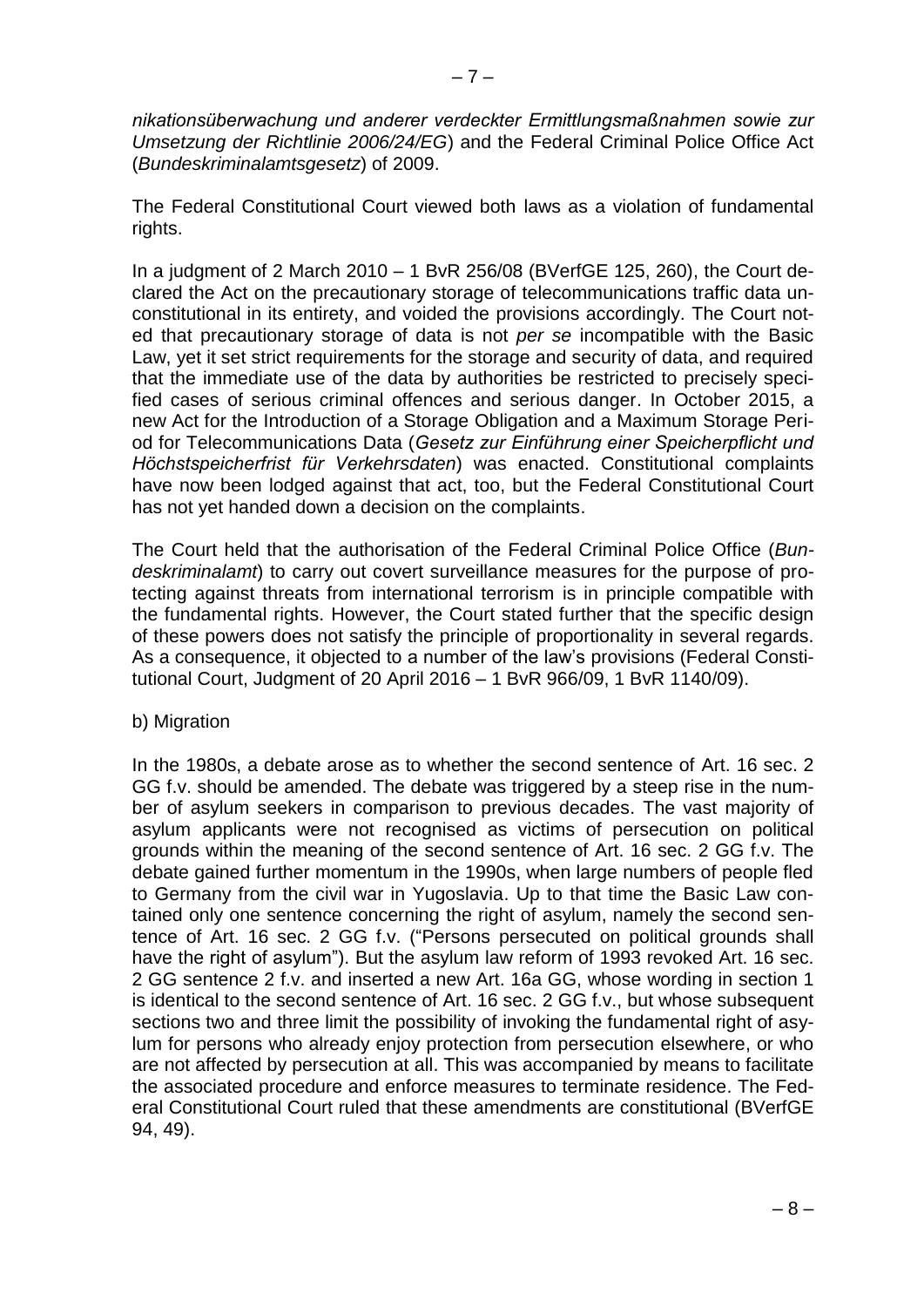The refugee situation in Europe, and especially in Germany, which has again become extraordinarily pressing since the beginning of 2015, is being discussed widely and controversially in politics and society. However, the Federal Constitutional Court has not yet been involved and has not yet had to deal with concrete proceedings. Apart from that, questions of immigration, registration, and recognition procedures for refugees have now largely been harmonised under Union law.

**9. Has your Court dealt with the collisions between national and international legal norms? Have there been cases of different interpretation of a certain right or freedom by your Court compared to regional / international courts (e. g. the African, Inter-American or European Courts) or international bodies (notably, the UN Human Rights Committee)? Are there related difficulties in implementing decisions of such courts / bodies? What is the essence of these difficulties? Please provide examples.** 

The Federal Republic of Germany has ratified a large number of international treaties and is a Member State of the European Union. This results in commitments under international and Union law. Collisions arise now and then in this regard, especially because of a difference in understanding and a divergent interpretation of parallel provisions and concepts in the legal systems. Also the Federal Constitutional Court has dealt with such questions a number of times. In these cases, thus far, the Court and the competent international courts or organs have always been able to arrive at solutions for questions of collision, taking due account of all involved and mutually interlinked legal systems. This can be illustrated in somewhat greater detail on the basis of a very recent decision. Furthermore, a brief overview, including references to individual decisions, is provided.

#### a) Public International Law

aa) On the occasion of a referral for judicial review from the supreme German tax court concerning the question of the permissibility of a provision in a German law that deviated from a double taxation treaty after the adoption of that agreement (a "treaty override"), in an Order of 15 December 2015 (2 BvL 1/12 *–* NJW 2016, 1295) the Federal Constitutional Court summarised the principles governing the relationship between German law and international law from the viewpoint of the German Constitution. It held that German law is generally determined by openness to international law. The principles of international law take precedence over statutory law, but rank below German constitutional law. International treaties that are subject to legislative consent have the same rank as German statutory law. It follows that under German constitutional law, in accordance with the principle of *lex posterior*, the German legislature may, under certain circumstances, generally deviate subsequently also from obligations under international law.

bb) In a case decided quite recently (Federal Constitutional Court, Order of 26 July 2016 – 1 BvL 8/15 – *Zeitschrift für das gesamte Familienrecht* – FamRZ 2016, 1738), the Federal Constitutional Court decided on the permissibility of coercive medical treatment for persons confined in psychiatric facilities under civil law. National law on guardianship provided that medical treatment could only be carried out against the natural will of persons under guardianship who, by reason of a mental illness or mental or psychological handicap, cannot recognise the necessity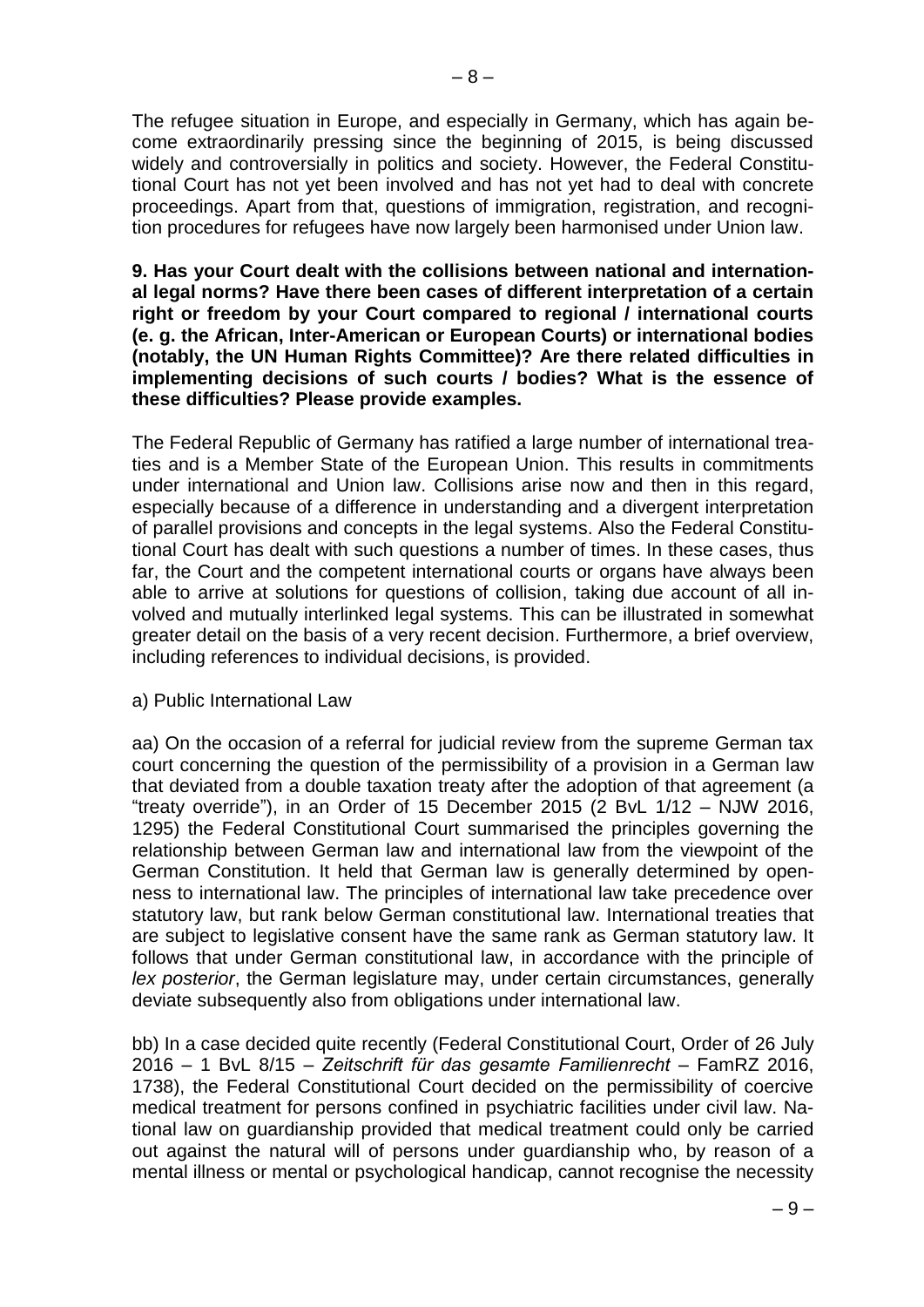of that treatment, or cannot act in accordance with that realisation, in the case of persons under guardianship who are confined in a closed facility. The Federal Constitutional Court had to decide in consideration of the constitutional duty to protect helpless persons whether the possibility to provide compulsory medical treatment has to be extended to further groups of persons. The Court concluded that for persons in need of aid who are under guardianship with regard to their healthcare, and who are threatened with serious damage to health but cannot recognise the necessity of a medical measure, or who cannot act in accordance with that realisation, the (national) constitutional duties of protection obligate the state to provide, as an *ultima ratio,* protection through medical treatment even against those persons' natural will, and thus also to permit compulsory medical treatment, subject to very narrowly defined preconditions.

Here the Federal Constitutional Court noted that the United Nations Convention on the Rights of Persons with Disabilities (CRPD), which has the force of law in Germany and can also be referenced as an interpretative aid for the definition of the content and scope of fundamental rights (cf. BVerfGE 111, 307 <317 and 318>), generally objects to compulsory treatment.

Furthermore, the Committee on the Rights of Persons with Disabilities (Art. 34 CRPD), in its Concluding Observations on the Initial Report of Germany of 13 May 2015 (UN Doc. CRPD/C/DEU/CO/1), recommended eliminating all forms of substituted decision-making, and replacing it with a system of supported decisionmaking (ibid., nos. 25 and 26).

The Federal Constitutional Court resolved this conflict in its decision of 26 July 2016 – 1 BvL 8/15, by dealing first of all with the legal quality of these comments, reaching the conclusion that comments of a committee responsible for issuing such opinions should be given considerable weight in interpreting a human rights convention, but that they are not binding upon international and national courts under international law. In particular, these committees had no power to further develop international treaties beyond the agreements and practice of the state parties. In any case, the Court held, Art. 34 et seq. CRPD had not conferred a mandate on the committee to bindingly interpret the text of the treaty.

However, the Federal Constitutional Court went on to address also the content of the committee's opinions and concluded that those opinions do not object to compulsory medical treatment required under German constitutional law in emergency cases, because they did not discuss what approach to adopt in a medical emergency if the disabled person lacked a free will entirely. Ultimately the Federal Constitutional Court concluded that even in consideration of the committee's opinions, nothing under the text and spirit of the Convention on the Rights of Persons with Disabilities suggests that these persons should be abandoned to their fate, or that the Convention objects to compulsory treatment even under the strict conditions determined here for constitutional reasons. In particular, the Court noted that, according to the requirements of constitutional law as set forth above, and the applicable rules of the law on guardianship, national law accords with the CRPD in following the principle that the will - and, if necessary the supported will - of the disabled person takes precedence.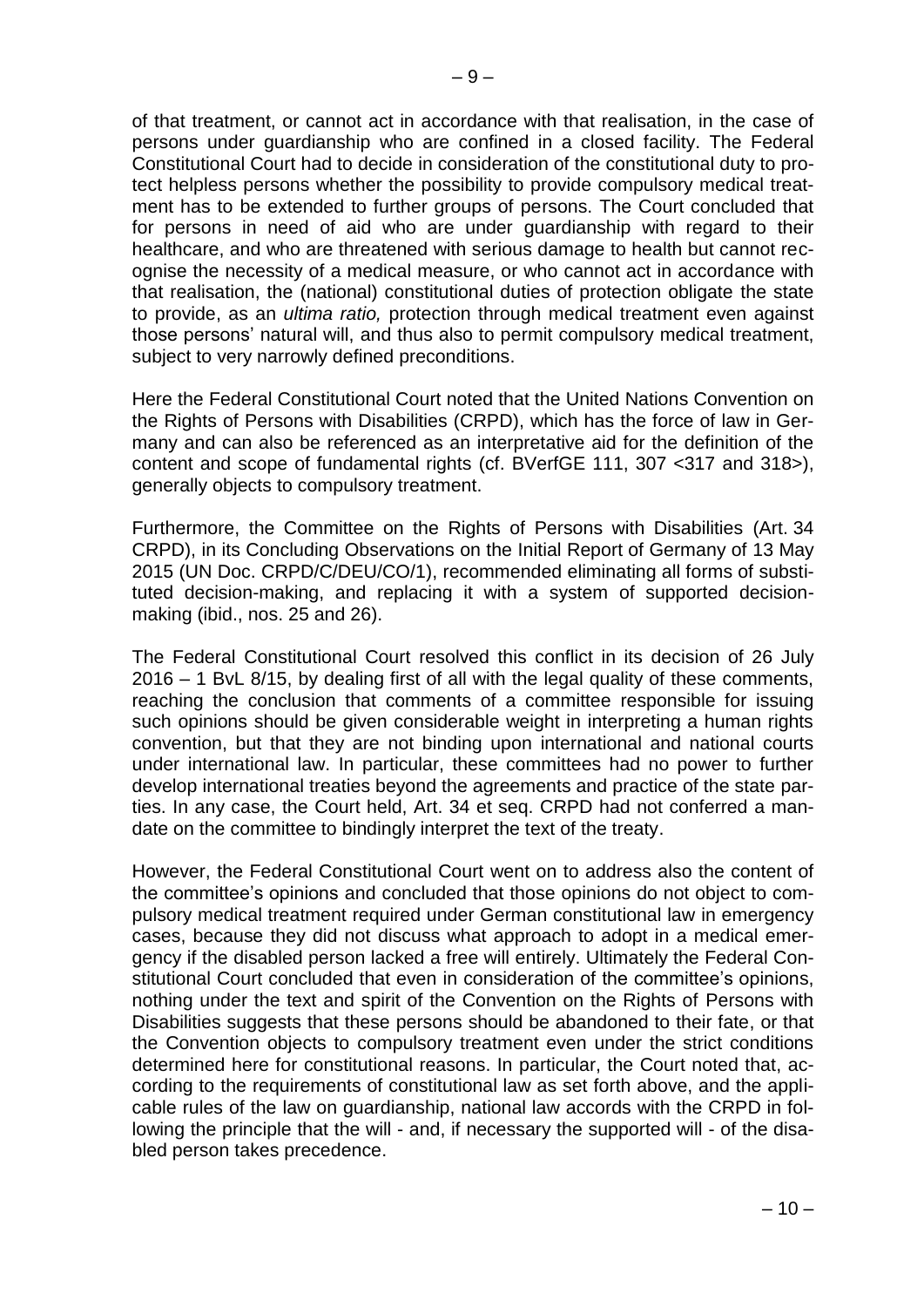b) European Convention on Human Rights (ECHR) – European Court of Human Rights (ECtHR)

There have also been occasions in the past in which the Federal Constitutional Court, on the one hand, and the European Court of Human Rights, on the other, interpreted freedoms and their relationship to one another differently, especially in multipolar situations of fundamental rights.

Thus, in what is known as the "Caroline Decision" of 15 December 1999 (BVerfGE 101, 361), the Federal Constitutional Court interpreted the relationship between the right of personality and the freedom of the press in generally press-friendly manner, and thus accorded the press a rather extensive right to publish images of contemporary public figures. However, the ECtHR held that this decision violated the right to respect for private life under Art. 8 of the ECHR.

Nonetheless, this did not result in an irresolvable conflict. Instead, in several subsequent decisions, citing the Basic Law's openness to international law, the Federal Constitutional Court emphasised the constitutional duty to consider the ECHR when applying German fundamental rights, as an aid in interpreting the definition of the content and scope of those rights, and furthermore to interpret statutory law in a manner consistent with human rights (BVerfGE 111, 307 – Görgülü; BVerfGE 120, 180 – Caroline II). Thus in its case-law, the Court addressed the decisions of the ECtHR and incorporated and took them into account in its interpretation and application of national (constitutional) law.

A discussion with the ECtHR also arose – to mention a further example – in the context of the permissibility of preventive detention for criminals who had served their sentences but were still found to be dangerous, or who could not be sentenced to imprisonment for lack of criminal accountability. The ECtHR had proceeded on the basis of a different concept of punishment than the Federal Constitutional Court, and thus arrived at other consequences for human rights than the Federal Constitutional Court had derived from the Basic Law for preventive detention, which - in the Federal Constitutional Court's opinion - did not constitute a punishment. The Federal Constitutional Court subsequently concurred with the ECtHR's view, but at the same time pointed out that there are constitutional limits that could not be exceeded (cf. BVerfGE 128, 326; 131, 268>). Accordingly the discussion between the two courts on this point has been concluded for the moment.

## c) Union law

As far as the relationship between the Federal Constitutional Court and the European Court of Justice (ECJ) is concerned, a question that has arisen for years, and is increasingly recurring at present, relates to the conditions under which the implementation and application of Union law by national organs – whether the legislature or the executive – should be measured against national fundamental rights, and when they should be measured against the Charter of Fundamental Rights. To date, however, there have been no differences of opinion as to content in the interpretation of freedoms.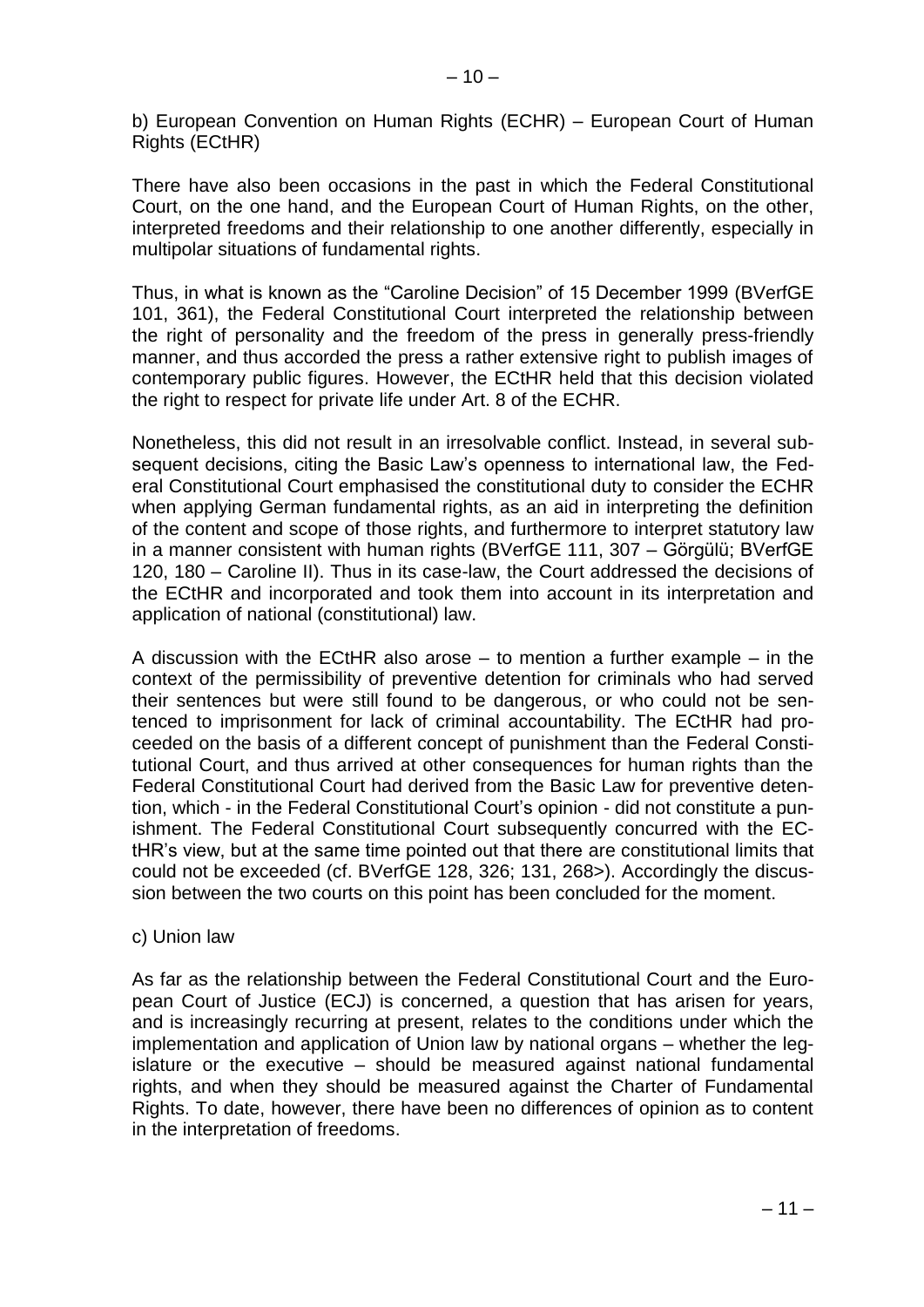#### III. **The law and the state**

#### **10. What is the impact of the case-law of your Court on guaranteeing that state powers act within the constitutional limits of their authority?**

Insofar as acts of the authorities are to be reviewed by the Federal Constitutional Court, redress must normally first be sought in the regular courts – generally the administrative, social or financial courts. Only after these proceedings in the regular courts have been completed can the Federal Constitutional Court's jurisdiction be invoked by way of a constitutional complaint against a judgment (Art. 93 sec. 1 no. 4a GG), arguing that there has been a violation of fundamental rights. Accordingly, the Federal Constitutional Court is not a supreme court of appeal on points of law, but essentially reviews only whether the application of statutory law is based on a fundamentally incorrect view of the meaning of a fundamental right, and especially of the scope of its protection (for fundamental considerations on this point, see BVerfGE 18, 85 <90 and 91, 93>).

If statutes are to be challenged directly, the Basic Law and the Federal Constitutional Court Act (*Bundesverfassungsgerichtsgesetz –* BVerfGG) offer the procedural options of lodging a constitutional complaint (against a legislative act) (Art. 93 sec. 1 no. 4a GG and §§ 13 no. 8, 90 et seq. BVerfGG), and specific judicial review (Art. 100 sec. 1 GG und §§ 13 no. 11, 80 et seq. BVerfGG). These proceedings provide the Federal Constitutional Court with a means to carry out an immediate review of adherence to the limits the legislature is subject to under the Constitution. Other types of proceedings such as abstract judicial review proceedings, or *Organstreit* proceedings (dispute between constitutional organs) are available in order to further ensure that the Federal Constitutional Court, precisely in its capacity as a court for state matters – can ensure that organs of the state comply with the Constitution.

In sum, the case-law of the Federal Constitutional Court exerts substantial influence on state entities' compliance with constitutional limits. However, this influence – as far as administrative activity is concerned – is of a rather indirect nature because of the precedence of recourse to the regular courts for the protection of legal interests, while the Federal Constitutional Court is the defining instance in legislative matters and in disputes between organs of the state.

#### **11. Do the decisions of your Court have binding force on other courts? Do other ordinary courts follow / respect the case-law of your Court in all cases? Are there conflicts between your Court and other (supreme) courts?**

According to general procedural principles, the decisions of the Federal Constitutional Court – like those of any other court in the Federal Republic – are binding on the parties to the proceedings, but only within the bounds of the decisions' substantive authority as *res judicata*. Moreover, under § 31 BVerfGG, decisions of the Federal Constitutional Court also have a broader binding effect. Under that provision, decisions of the Federal Constitutional Court are binding on the constitutional organs of the Federation and *Laender*, as well as all on courts and public authorities. The resulting specific binding effect of the Federal Constitutional Court's decisions goes beyond the binding force under general procedural principles in a va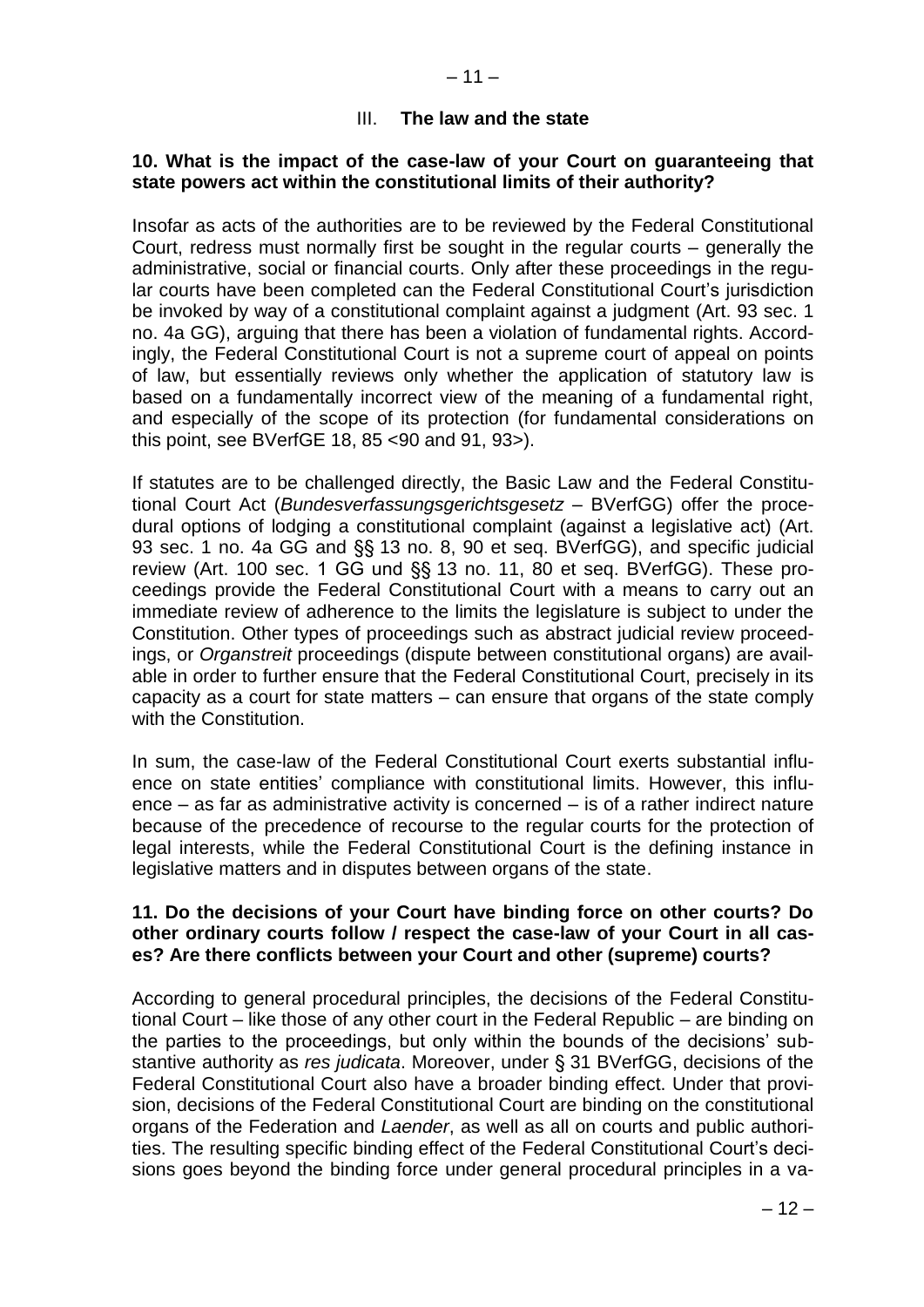riety of regards. First of all, this effect is not limited to a decision's substantive authority as *res judicata*, but also comprises the fundamental reasons of the decision (fundamentally, BVerfGE 40, 88 <93 and 94>). Furthermore, it is not limited to the parties; rather, because of its broad range of addressees, it also ultimately has a comprehensive binding effect on the public authority.

Finally, under § 31 sec. 2 BVerfGG, certain decisions of the Federal Constitutional Court have the force of law; this concerns decisions adopted under § 13 no. 6 and no. 6a (abstract judicial review), no. 11 (specific judicial review), no. 12 (proceedings on whether a rule of public international law is part of federal law and whether it directly creates rights and obligations for individuals) and no. 14 (proceedings on whether law continues to be valid as federal law). This binding effect goes beyond both the effect under general procedural principles and the effect under § 31 sec. 1 BVerfGG. The relevant difference is that the force of law brings about a general applicability of the decision that demands compliance not just by the parties or organs of the state but also from private individuals.

The regular courts, up to and including the Supreme Federal Courts, comply with the Federal Constitutional Court's case-law almost without exception. Insofar as divergences from the Federal Constitutional Court's case-law emerge in individual cases in the regular courts' case-law – whether out of conviction or for reasons of negligence – such differences can be corrected by way of a constitutional complaint.

## **12. Has your Court developed / contributed to standards for law-making and for the application of law? (e.g. by developing concepts like to independence, impartiality, acting in accordance with the law, non bis in idem, nulla poena sine lege, etc.)**

The Federal Constitutional Court specifies the formal and substantive standards that result from the Basic Law with reference to the adoption and application of laws. In addition to providing greater specificity about the legislative rules for jurisdiction and procedure, the case-law of the Federal Constitutional Court offers a wide range of content-based standards for and the adoption and application of laws. These standards have largely been developed on the basis of fundamental rights, rights equivalent to fundamental rights, and other principles of the Basic Law.

For example, the case-law of the Federal Constitutional Court has yielded differentiated rules for resolving the tension between a concerned individual's reliance on the continued existence of a legal position on the one hand, and the legislature's interest in amending the law on the other hand (see BVerfGE 132, 302 <317 et seq. paras. 41 et seq.>; 135, 1 <12 et seq.>; cf. also the comments on no. 4 above). Its case-law furthermore offers standards to be observed in adopting the bases for police authorisation to interfere with the general right of personality guaranteed under Art. 2 sec. 1 GG in conjunction with Art. 1 sec. 1 GG (Federal Constitutional Court, Judgment of 20 April 2016 – 1 BvR 966/09, 1 BvR 1140/09 –, juris).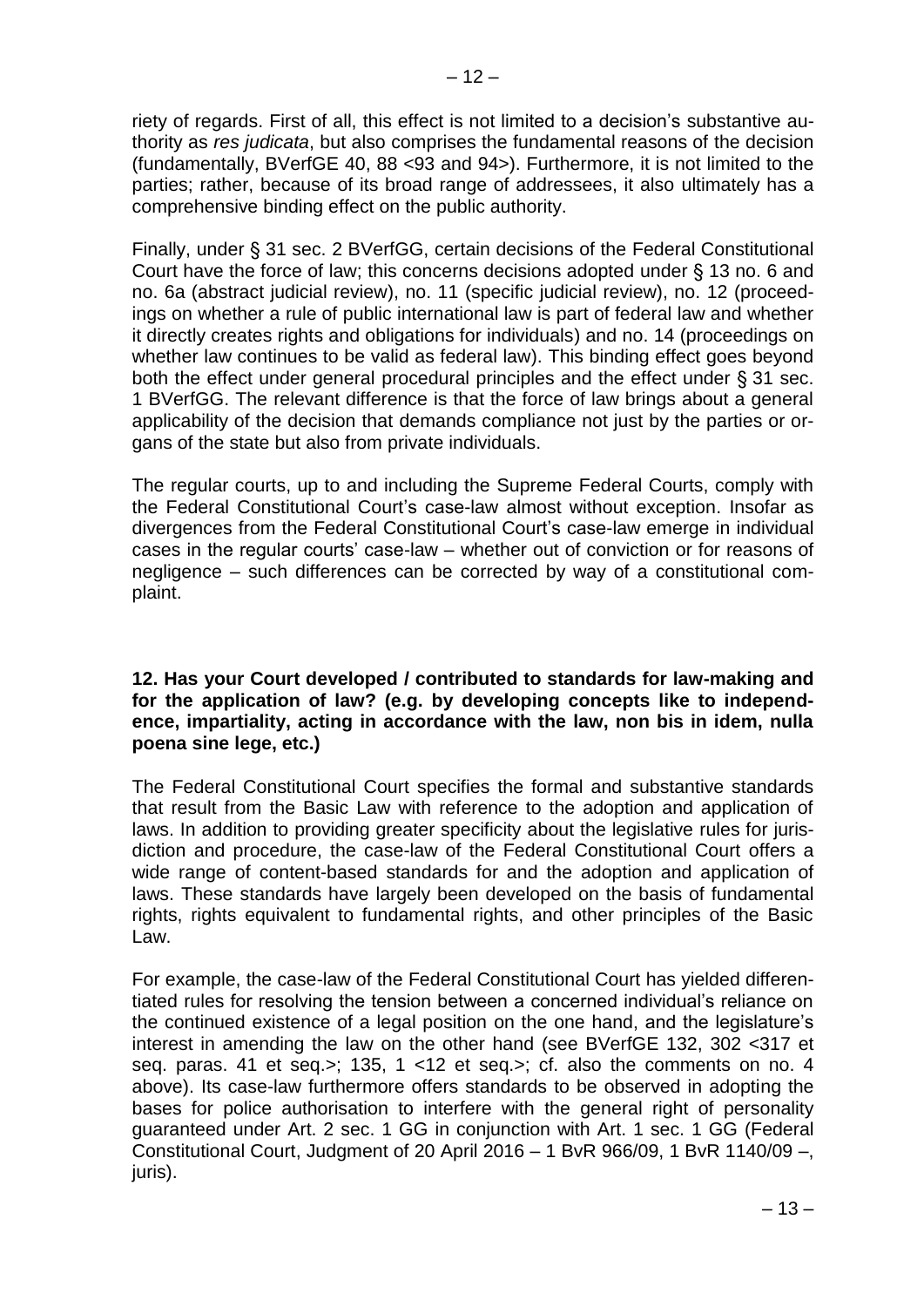## **13. Do you have case-law relating to respect for the rule of law by private actors exercising public functions?**

From the German vantage point, this question focuses first on the constitutional limits for transferring sovereign authority to private actors, and also on the legal bounds set for private actors who exercise sovereign authority.

One aspect of the first question is governed by Art. 33 sec. 4 GG. That article requires sovereign authority on a regular basis to be entrusted, as a rule, to members of the civil service who stand in a relationship of service and loyalty defined by public law. In this regard, the Federal Constitutional Court found in a Judgment of 18 January 2012 (2 BvR 133/10 – BVerfGE 130, 76) that Art. 33 sec. 4 GG also applies to the exercise of sovereign functions in the form of organisations governed by private law, so that the state cannot evade the special reservation to civil servants of the exercise of sovereign powers by carrying out its tasks through a private organisation. However, the reservation of functions to members of the civil service applies only for the exercise of sovereign authority, and also only to the extent that the functions are transferred on a regular basis. Deviations from the principle expressed in Art. 33 sec. 4 GG accordingly must thus be based on a specific objective reason. Where a transfer of sovereign authority in the strict sense is not involved, the Constitution does not object to public tasks' being performed by private actors. This may then take place in the form of legal entities organised under private law and operated entirely or predominantly by the state, or by "genuine" private natural persons or legal entities. If private actors then exercise sovereign powers, in so doing they too are bound by the fundamental rights.

Finally, in a Judgment of 22 February 2011 (1 BvR 699/06 – BVerfGE 128, 226), the Federal Constitutional Court decided that entities governed by private law and that are owned both by private shareholders and the state (*gemischtwirtschaftliche Unternehmen*), and that are entirely or predominantly (i.e. holding more than 50%) owned by the state, are directly bound by Art. 1 sec. 3 GG to the fundamental rights; the same applies to private entities that are in the sole ownership of the state, as well as, most notably, public entities organised under private law, even when these various entities do not perform public functions. The specific case concerned the question whether Fraport AG, the company that operates Frankfurt Airport, could act like a private property owner towards a demonstration organised on its property, or whether it was rather bound by the fundamental rights of freedom of assembly and freedom of expression. The Federal Constitutional Court ruled that the latter is the case.

#### **14. Are public officials accountable for their actions, both in law and in practice? Are there problems with the scope of immunity for some officials, e.g. by preventing an effective fight against corruption? Do you have case-law related to the accountability of public officials for their actions?**

There are different regulatory regimes in Germany that tie into the responsibility of public officials. Disciplinary law provides a specific system of sanctions for civil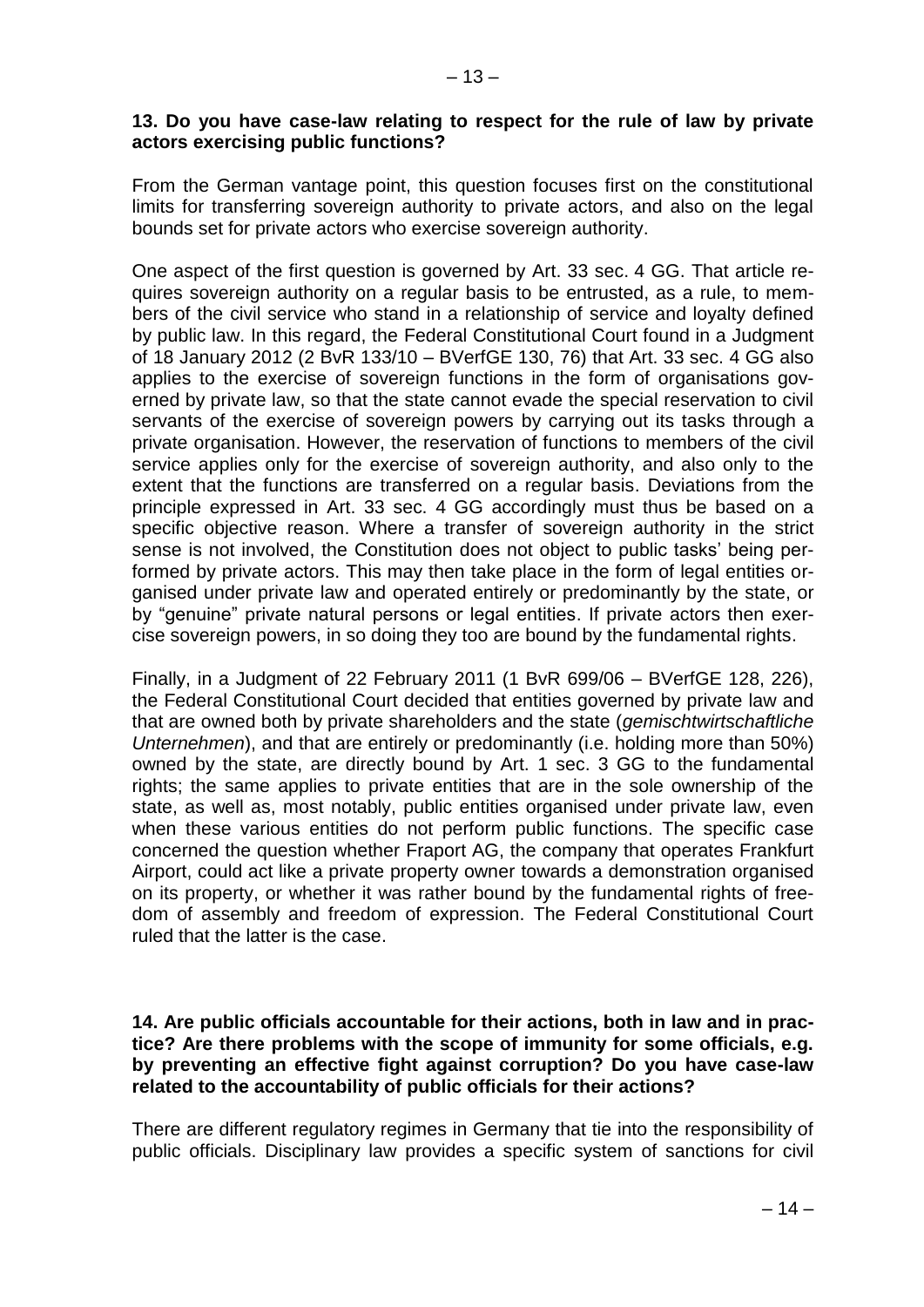servants who violate their official duties. Third parties, in particular affected third parties, are not entitled to have those procedures initiated.

Civil servants themselves are protected against claims by private parties if they breach an official duty incumbent upon them in relation to third parties while performing their office (cf. § 839 of the Civil Code, *Bürgerliches Gesetzbuch –* BGB, Art. 34 sec. 1 sentence 1 GG). However, the civil servant's employer is liable for damages, subject to certain conditions. In cases of intentional wrongdoing or gross negligence by the civil servant, the employer may, however, hold the civil servant liable.

Criminal liability of civil servants is not excluded. On the contrary, holding the position of a civil servant constitutes an aggravating factor for some offences, while other offences are themselves even contingent on holding public office (cf. Chapter 30 of the Criminal Code, *Strafgesetzbuch* – StGB). German law provides immunity from criminal prosecution primarily for Members of the *Bundestag* and *Landtage* (the federal and *Land* parliaments) and for the Federal President.

# IV. **The law and the individual**

#### **15. Is there individual access to your Court (direct/indirect) against general acts/individual acts? Please briefly explain the modalities and procedures.**

German law provides for the possibility of an individual complaint, known as a constitutional complaint. The constitutional complaint is by far the most frequent means of accessing the Federal Constitutional Court. More than 95% of all proceedings at the Federal Constitutional Court are constitutional complaints. "Any individual" claiming a violation of one of his or her fundamental rights or a right guaranteed under Art. 20 sec. 4, Arts. 33, 38, 101, 103 and 104 GG may lodge a constitutional complaint with the Federal Constitutional Court (§ 90 sec. 1 BVerfGG). However, if legal recourse to other courts exists, a constitutional complaint may only be lodged after all remedies have been exhausted (§ 90 sec. 2 sentence 1 BVerfGG). In principle, such a constitutional complaint may be directed against any act of sovereign authority. However, as a rule, although recourse to regular courts must first be sought, such recourse is unavailable against laws, so that these cases – subject to further conditions, particularly that the complainant be individually, presently and directly affected – can be submitted directly for review by the constitutional court. In general, a constitutional complaint must be lodged within one month (§ 93 sec. 1 sentence 1 BVerfGG). If a constitutional complaint is directed against a law, it may be lodged within one year of the law entering into force (§ 93 sec. 3 BVerfGG).

#### **16. Has your Court developed case-law concerning access to ordinary / lower courts (e.g. preconditions, including costs, representation by a lawyer, time limits)?**

For access to the other courts in disputes against public authority, the case-law of the Federal Constitutional Court is based upon the guarantee of effective protec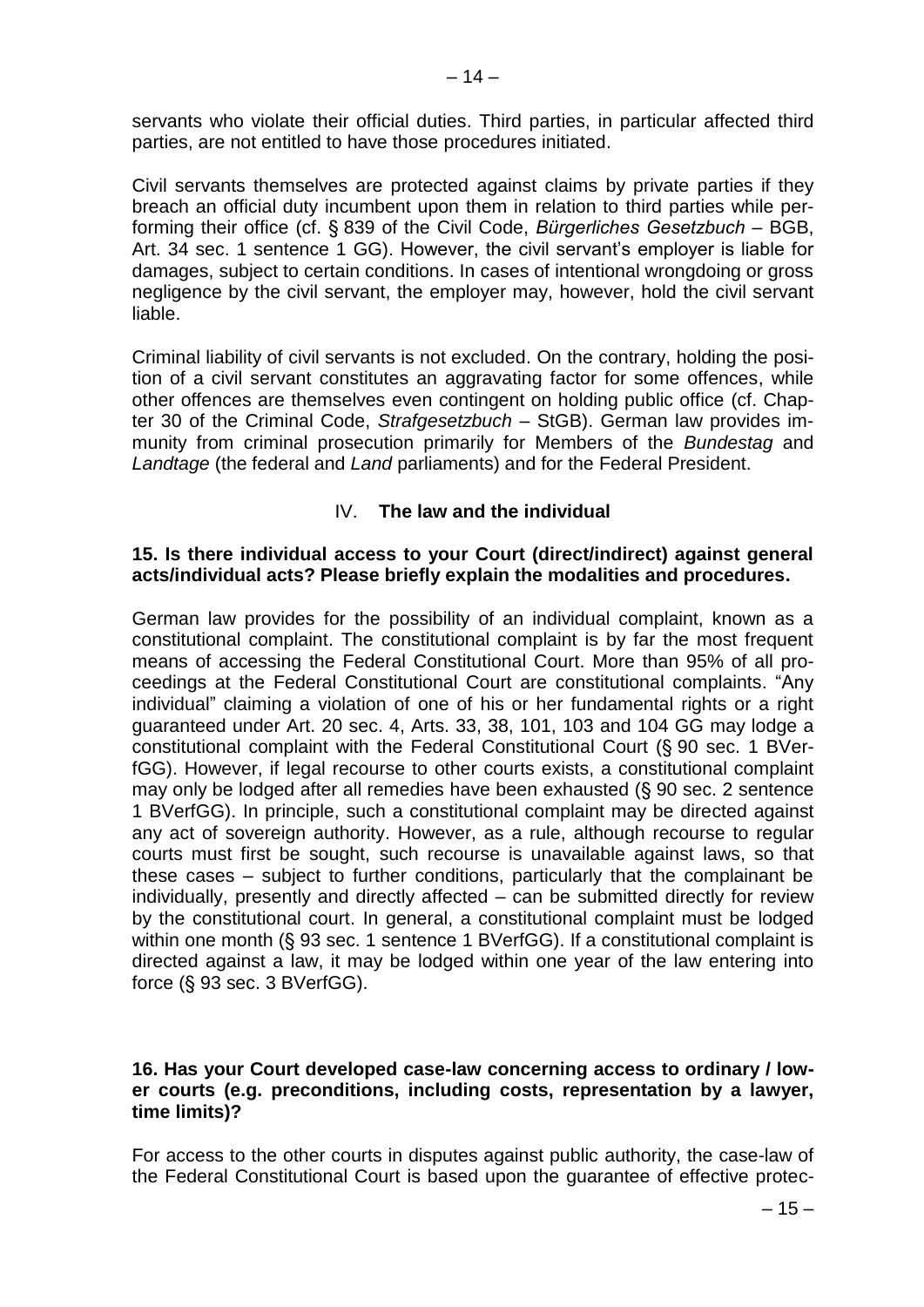tion of legal interests under Art. 19 sec. 4 GG, and in other legal disputes, upon a comparable guarantee of effective protection through the courts under Art. 20 sec. 3 GG in conjunction with Art. 2 sec. 1 GG. The guarantee of effective protection of legal interests, according to the case-law of the Federal Constitutional Court, comprises the right of access to the courts and the right to a generally comprehensive review of the facts and law concerned in the matter at issue. From this principle, the Federal Constitutional Court has derived numerous specific standards for access to the courts, and the intensity of review by the court. For example, access to the courts, and in those cases where a further instance is provided, access to a court of higher resort, may be made dependent on whether formal requirements are met, but these requirements may not impede that access unreasonably.

The costs of protecting legal interests play a role in the case-law of the Federal Constitutional Court in that the Court has derived from the Basic Law an entitlement to equality of protection of legal interests. Accordingly, the Basic Law requires that the respective situation of those with and without resources be largely harmonised in realising the protection of their legal interests (cf. BVerfGE 9, 124; 10, 264 <270>; 22, 83 <87>; 51, 295 <302>; 63, 380 <394>; 67, 245 <248>; 78, 104 <117 and 118>). This follows from Art. 3 sec. 1 GG in conjunction with the principle of the *Rechtsstaat* that is laid down in general terms in Art. 20 sec. 3 GG, and notably formulated in Art. 19 sec. 4 GG with regard to the protection of legal interests against acts by public authority. It is a core component of the principle of the *Rechtsstaat* that parties must not forcefully assert legal claims on their own. Instead, parties are required to have recourse to the courts (BVerfGE 54, 277 <292>). At the same time, this requires that the state provides courts and ensures that everyone can access the courts in essentially the same way. For that reason it is necessary to take precautions that provide even those without means with largely equal access to the courts (cf. BVerfGE 50, 217 <231>). Art. 3 sec. 1 GG ensures that adherence to this principle of equality of protection of legal interests receives protection as a fundamental right.

Furthermore, there is extensive case-law of the Federal Constitutional Court on essentially all matters of access to the courts. Overall, this case-law aims to leave it to the regular courts to resolve issues of the protection of legal interests. Only if access has been unreasonably impeded does this case-law intervene to correct the situation.

## **17. Has your Court developed case-law on other individual rights related to the rule of law?**

Within the German legal tradition, some manifestations of the principle of the *Rechtsstaat* (see Question 1 above) also confer subjective rights on the individual. This is particularly the case for the principle of protection of legitimate expectations and the principle of proportionality. If the state interferes with fundamental rights through statute or through an individual act, it must also meet the principles of protection of legitimate expectations and proportionality. The person concerned can bring action in the regular courts to obtain compliance with these principles. Subsequently, that person can also assert them with a constitutional complaint. The Federal Constitutional Court has delivered extensive case-law in this respect.